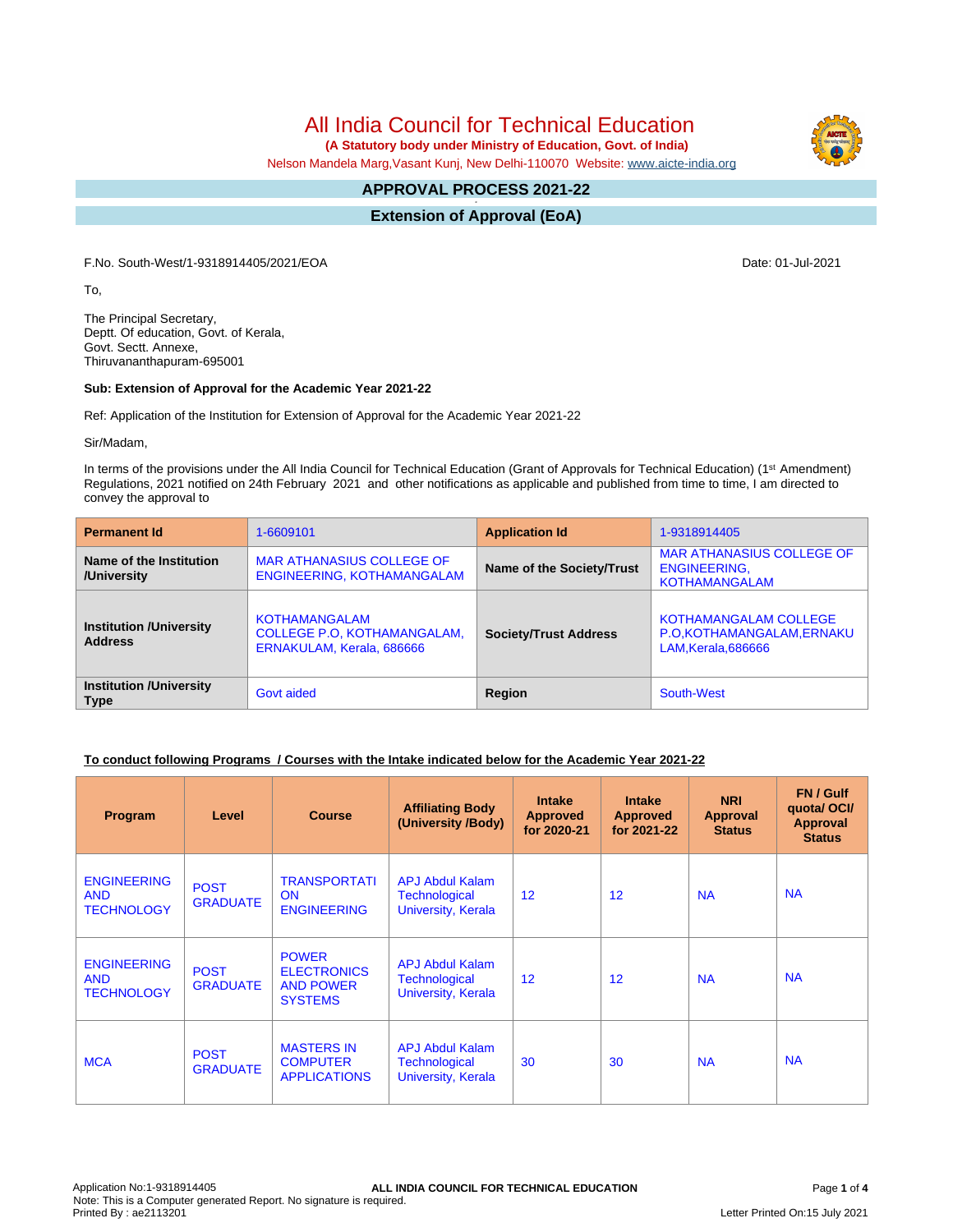| <b>ENGINEERING</b><br><b>AND</b><br><b>TECHNOLOGY</b> | <b>UNDER</b><br><b>GRADUATE</b> | <b>CIVIL</b><br><b>ENGINEERING</b>                                                                | <b>APJ Abdul Kalam</b><br><b>Technological</b><br>University, Kerala        | 120 | 120    | <b>NA</b> | <b>NA</b> |
|-------------------------------------------------------|---------------------------------|---------------------------------------------------------------------------------------------------|-----------------------------------------------------------------------------|-----|--------|-----------|-----------|
| <b>ENGINEERING</b><br><b>AND</b><br><b>TECHNOLOGY</b> | <b>UNDER</b><br><b>GRADUATE</b> | <b>MECHANICAL</b><br><b>ENGINEERING</b>                                                           | <b>APJ Abdul Kalam</b><br><b>Technological</b><br><b>University, Kerala</b> | 120 | 120    | <b>NA</b> | <b>NA</b> |
| <b>ENGINEERING</b><br><b>AND</b><br><b>TECHNOLOGY</b> | <b>UNDER</b><br><b>GRADUATE</b> | <b>ELECTRICAL</b><br><b>AND</b><br><b>ELECTRONICS</b><br><b>ENGINEERING</b>                       | <b>APJ Abdul Kalam</b><br><b>Technological</b><br>University, Kerala        | 120 | 120    | <b>NA</b> | <b>NA</b> |
| <b>ENGINEERING</b><br><b>AND</b><br><b>TECHNOLOGY</b> | <b>UNDER</b><br><b>GRADUATE</b> | <b>ELECTRONICS &amp;</b><br><b>COMMUNICATIO</b><br><b>N ENGG</b>                                  | <b>APJ Abdul Kalam</b><br>Technological<br>University, Kerala               | 120 | 120    | <b>NA</b> | <b>NA</b> |
| <b>ENGINEERING</b><br><b>AND</b><br><b>TECHNOLOGY</b> | <b>UNDER</b><br><b>GRADUATE</b> | <b>COMPUTER</b><br><b>SCIENCE AND</b><br><b>ENGINEERING</b>                                       | <b>APJ Abdul Kalam</b><br>Technological<br>University, Kerala               | 60  | 60     | <b>NA</b> | <b>NA</b> |
| <b>ENGINEERING</b><br><b>AND</b><br><b>TECHNOLOGY</b> | <b>POST</b><br><b>GRADUATE</b>  | <b>COMPUTER</b><br><b>AIDED</b><br><b>STRUCTURAL</b><br><b>ENGINEERING</b>                        | <b>APJ Abdul Kalam</b><br>Technological<br>University, Kerala               | 18  | 18     | <b>NA</b> | <b>NA</b> |
| <b>ENGINEERING</b><br><b>AND</b><br><b>TECHNOLOGY</b> | <b>POST</b><br><b>GRADUATE</b>  | <b>PRODUCTION</b><br><b>AND</b><br><b>INDUSTRIAL</b><br><b>ENGINEERING</b>                        | <b>APJ Abdul Kalam</b><br>Technological<br>University, Kerala               | 18  | $9***$ | <b>NA</b> | <b>NA</b> |
| <b>ENGINEERING</b><br><b>AND</b><br><b>TECHNOLOGY</b> | <b>POST</b><br><b>GRADUATE</b>  | <b>POWER</b><br><b>ELECTRONICS</b>                                                                | <b>APJ Abdul Kalam</b><br><b>Technological</b><br>University, Kerala        | 18  | 18     | <b>NA</b> | <b>NA</b> |
| <b>ENGINEERING</b><br><b>AND</b><br><b>TECHNOLOGY</b> | <b>POST</b><br><b>GRADUATE</b>  | <b>VLSI AND</b><br><b>EMBEDDED</b><br><b>SYSTEMS</b>                                              | <b>APJ Abdul Kalam</b><br>Technological<br>University, Kerala               | 24  | 24     | <b>NA</b> | <b>NA</b> |
| <b>ENGINEERING</b><br><b>AND</b><br><b>TECHNOLOGY</b> | <b>POST</b><br><b>GRADUATE</b>  | <b>STRUCTURAL</b><br><b>ENGINEERING</b><br><b>AND</b><br><b>CONSTRUCTION</b><br><b>MANAGEMENT</b> | <b>APJ Abdul Kalam</b><br>Technological<br>University, Kerala               | 24  | 24     | <b>NA</b> | <b>NA</b> |
| <b>ENGINEERING</b><br><b>AND</b><br><b>TECHNOLOGY</b> | <b>POST</b><br><b>GRADUATE</b>  | <b>COMPUTER</b><br><b>SCIENCE AND</b><br><b>ENGINEERING</b>                                       | <b>APJ Abdul Kalam</b><br>Technological<br>University, Kerala               | 24  | 24     | <b>NA</b> | <b>NA</b> |
| <b>ENGINEERING</b><br><b>AND</b><br><b>TECHNOLOGY</b> | <b>POST</b><br><b>GRADUATE</b>  | <b>THERMAL</b><br><b>POWER</b><br><b>ENGINEERING</b>                                              | <b>APJ Abdul Kalam</b><br>Technological<br>University, Kerala               | 24  | 24     | <b>NA</b> | <b>NA</b> |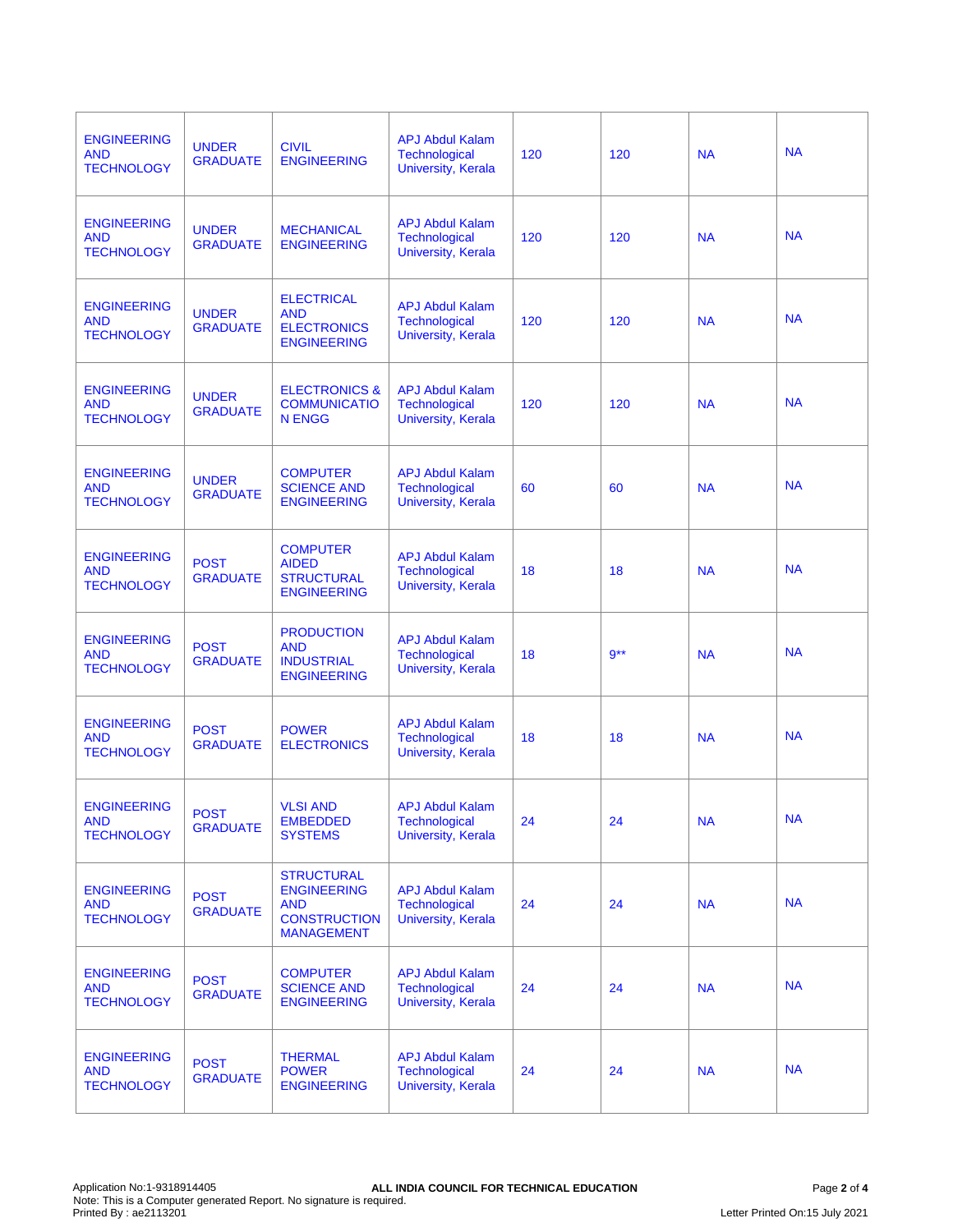| <b>ENGINEERING</b><br><b>AND</b><br><b>TECHNOLOGY</b> | <b>UNDER</b><br><b>GRADUATE</b> | <b>COMPUTER</b><br><b>SCIENCE AND</b><br><b>ENGINEERING</b><br>(DATA SCIENCE)     | <b>APJ Abdul Kalam</b><br><b>Technological</b><br>University, Kerala | 60           | 60        | <b>NA</b> | <b>NA</b> |
|-------------------------------------------------------|---------------------------------|-----------------------------------------------------------------------------------|----------------------------------------------------------------------|--------------|-----------|-----------|-----------|
| <b>ENGINEERING</b><br><b>AND</b><br><b>TECHNOLOGY</b> | <b>UNDER</b><br><b>GRADUATE</b> | <b>ROBOTICS AND</b><br><b>AUTOMATION</b>                                          | <b>APJ Abdul Kalam</b><br><b>Technological</b><br>University, Kerala | 60           | 60        | <b>NA</b> | <b>NA</b> |
| <b>ENGINEERING</b><br><b>AND</b><br><b>TECHNOLOGY</b> | <b>UNDER</b><br><b>GRADUATE</b> | <b>ARTIFICIAL</b><br><b>INTELLIGENCE</b><br><b>AND MACHINE</b><br><b>LEARNING</b> | <b>APJ Abdul Kalam</b><br><b>Technological</b><br>University, Kerala | $\mathbf{0}$ | $60^{##}$ | <b>NA</b> | <b>NA</b> |

## Approved New Course(s)

\*\*Intake reduced due to the admissions less than or equal to 30% of the initial "Approved Intake" for the past 5 years consistently

### **It is mandatory to comply with all the essential requirements as given in APH 2021-22 (Appendix 6)**

# **Important Instructions**

- 1. The State Government/ UT/ Directorate of Technical Education/ Directorate of Medical Education shall ensure that 10% of reservation for Economically Weaker Section (EWS) as per the reservation policy for admission, operational from the Academic year 2019-20 is implemented without affecting the reservation percentages of SC/ ST/ OBC/ General. However, this would not be applicable in the case of Minority Institutions referred to the Clause (1) of Article 30 of Constitution of India. Such Institution shall be permitted to increase in annual permitted strength over a maximum period of two years.
- 2. The Institution offering courses earlier in the Regular Shift, First Shift, Second Shift/Part Time now amalgamated as total intake shall have to fulfil all facilities such as Infrastructure, Faculty and other requirements as per the norms specified in the Approval Process Handbook 2021-22 for the Total Approved Intake. Further, the Institutions Deemed to be Universities/ Institutions having Accreditation/ Autonomy status shall have to maintain the Faculty: Student ratio as specified in the Approval Process Handbook.
- 3. Strict compliance of Anti-Ragging Regulation, Establishment of Committee for SC/ ST, Establishment of Internal Complaint Committee (ICC), Establishment of Online Grievance Redressal Mechanism, Barrier Free Built Environment for disabled and elderly persons, Fire and Safety Certificate should be maintained as per the provisions made in Approval Process Handbook and AICTE Regulation notified from time to time.
- 4. In case of any differences in content in this Computer generated Extension of Approval Letter, the content/information as approved by the Executive Council / General Council as available on the record of AICTE shall be final and binding.

**Prof.Rajive Kumar Member Secretary, AICTE**

Copy \*\* to:

- **1. The Director of Technical Education\*\*, Kerala**
- **2**. **The Registrar\*\*,** Apj Abdul Kalam Technological University, Kerala
- **3. The Principal / Director,** MAR ATHANASIUS COLLEGE OF ENGINEERING, KOTHAMANGALAM Kothamangalam